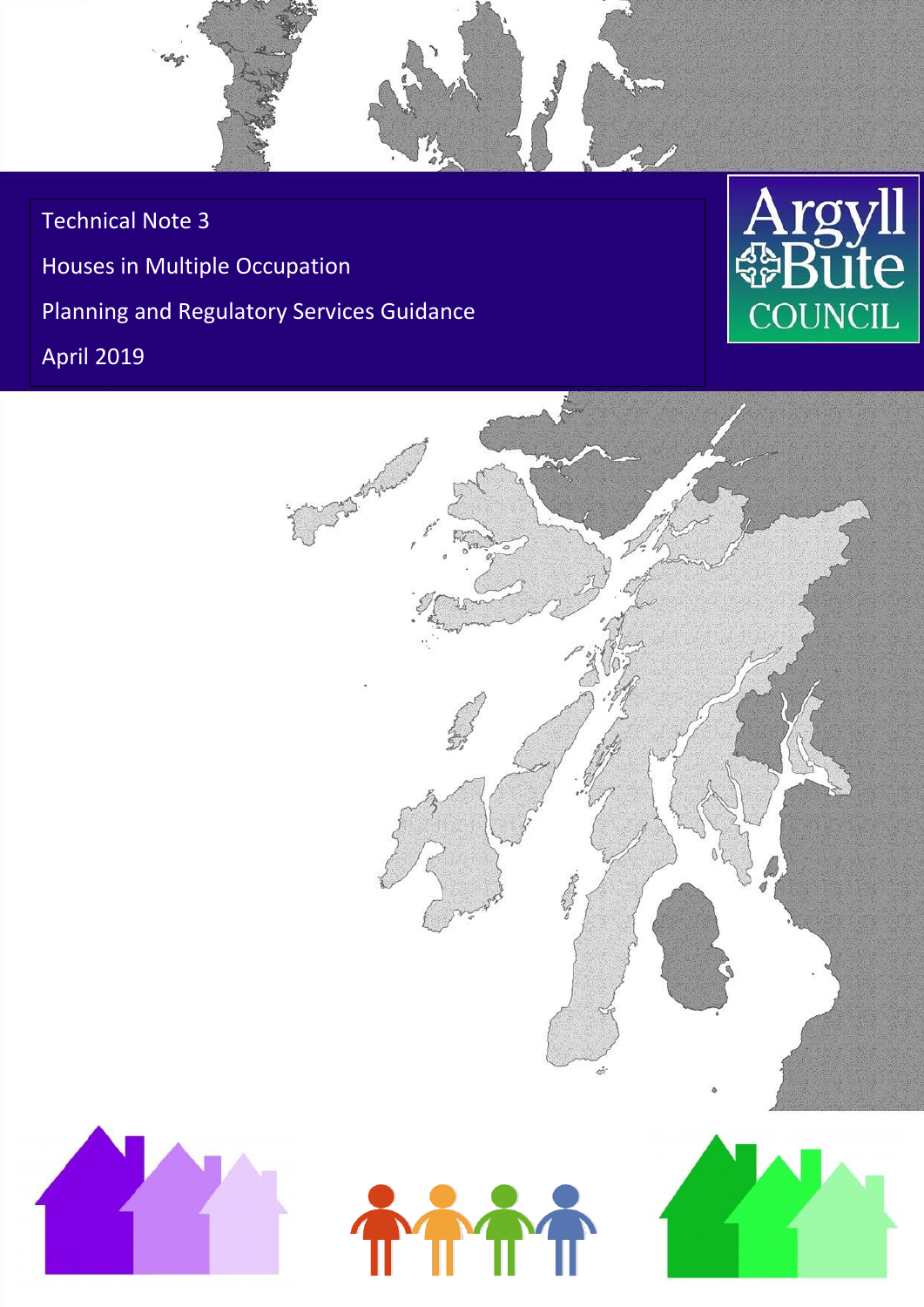# **Contents**

- **Introduction**
- **Planning Guidance**
- **Licensing**
- **Monitoring**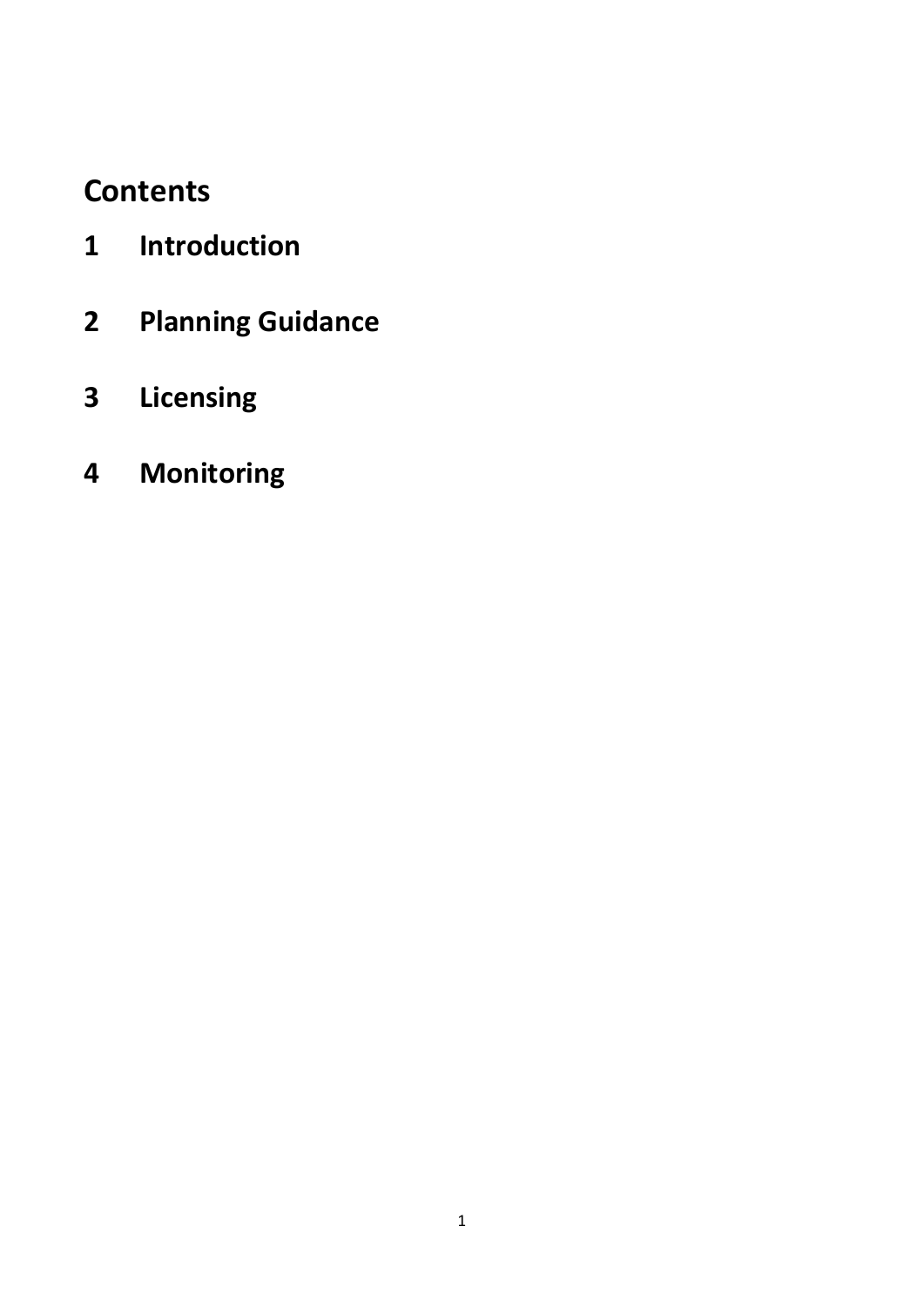### **1.0 INTRODUCTION**

#### 1.1 **Background**

- 1.2 In many parts of Scotland, there has been a steady demand for Houses in Multiple Occupation (HMOs). Typically, HMOs exist within the private rented sector and can play a vital role in accommodating various household types including young working people, students, lower income households, economic migrants and those who are at risk of homelessness.
- 1.3 HMOs are an important part of the housing offer in Argyll and Bute, in particular in relation to student accommodation and workers in the tourism industry and connected to the naval bases. These are the areas that have seen growth and are liable to continue to grow into the future with the development of Oban as a University Town and the Maritime Change project in the Helensburgh and Lomond area.
- 1.4 Argyll and Bute Council is committed to ensuring that a balance is maintained across the housing system and within different tenures. Whilst recognising that HMOs provide a valuable source of accommodation and a crucial housing option for many people, it is also noted that higher concentrations of HMOs can lead to a range of cultural, social, physical and economic changes in a community.
- 1.5 The range of potential issues associated with high concentrations of HMOs can include:
	- changes in the population composition leading to changes in the demand for services and facilities in an area, for example social services, primary schools or health care
	- increased competition for private houses, consequential rises in house prices, and reduced availability for non-HMO residents;
	- areas of high HMO concentrations can become unpopular with non-HMO residents;
	- potential physical deterioration caused by lack of investment by absentee landlords;
	- increased population density, resulting in increased demand on services, infrastructure and on-street parking provision, which may impact on community amenity;
	- a high number of transient residents potentially leading to reduced community cohesion.

### 1.6 **Status of the Technical Note**

1.7 This Technical Note is proposed to be adopted by the Council as non-statutory planning guidance for use as a material consideration in the determination of planning applications for HMO. This provides detailed guidance for a specific type of accommodation where the main principles for residential development and associated parking are already established in the [Adopted Local Development Plan](http://www.argyll-bute.gov.uk/ldp) and in its associated [Supplementary Guidance](http://www.argyll-bute.gov.uk/ldp) and require to be taken into consideration in the assessment of planning applications. The Technical Note has been prepared to tackle a growing issue within Argyll and Bute with an increase in the number of HMO in particular areas. It takes into account the policy advice given in Scottish Planning Policy, Circular 2/2012 and the provisions of the Housing (Scotland) Act 2006 with regard to the licensing of houses in Multiple Occupation.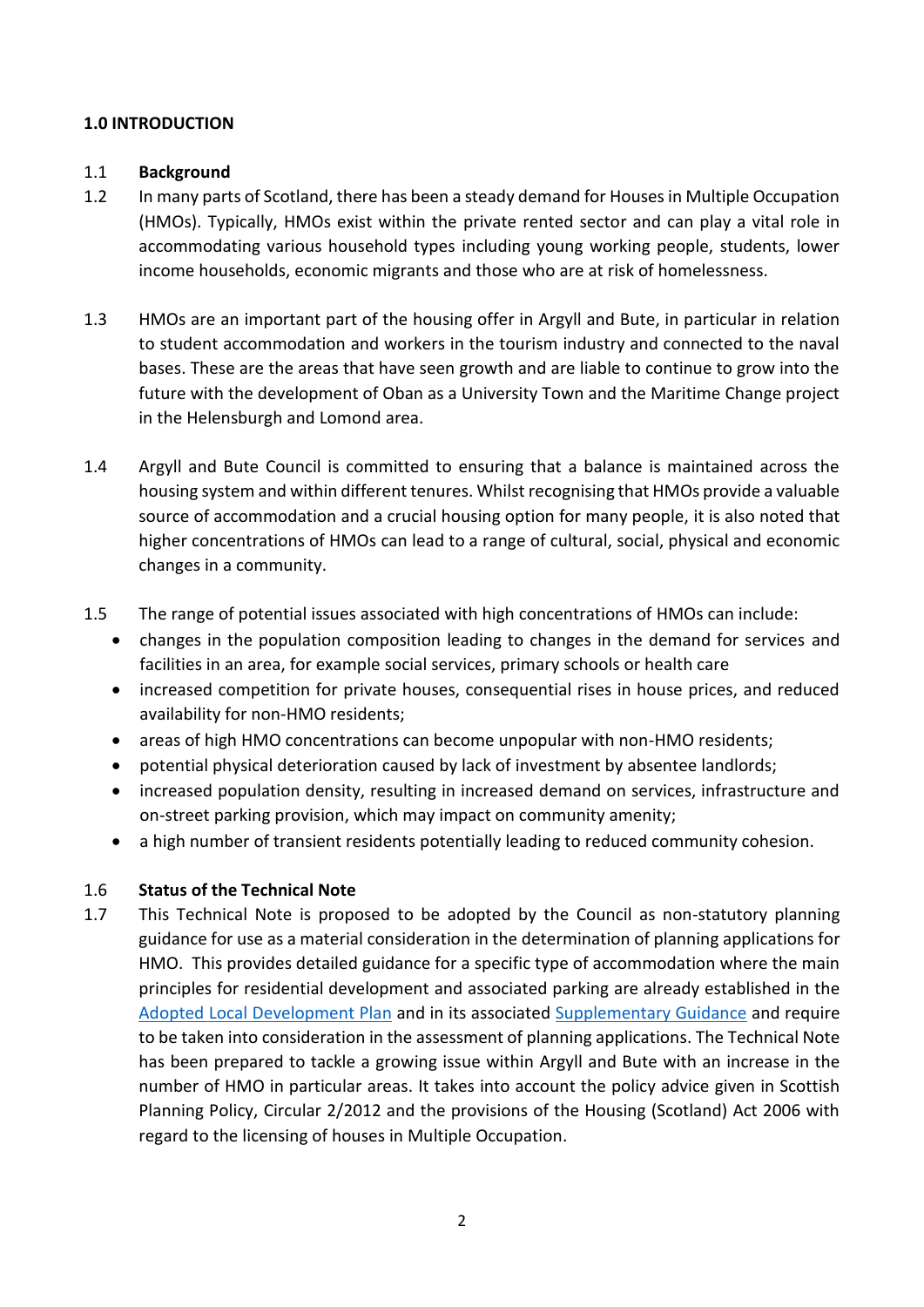- 1.8 The Technical Note will apply to all planning applications determined since the guidance was published for any of the following i) the development of a purpose built HMO, ii) any change of use to an HMO from a house, flat or other building, or iii) material alterations to an existing HMO that require a new planning application. This also includes all applications that have been submitted retrospectively. The Technical Note applies within the Argyll and Bute Council planning authority area (excludes the Loch Lomond and the Trossachs National Park).
- 1.9 This Technical Note relates to the determination of planning applications, however, a House in Multiple Occupation will also require an HMO Licence. The licence is dealt with by Regulatory Services under section 129A of the Housing (Scotland) Act 2006. The Council will use this power to refuse to consider licence applications for HMOs which require, and have not obtained, planning permission for use as an HMO. The Technical Note provides guidance for the determination of new HMO Licence applications submitted since the guidance was published. It should be noted that planning enforcement action will be taken as appropriate in accord with the [Enforcement and Monitoring Charter.](https://www.argyll-bute.gov.uk/sites/default/files/planning_and_monitoring_charter_update_and_approved_june_2018.pdf)
- 1.10 HMO will be monitored and the information used to review this Technical Note to assess if a revision to this guidance is required.

### 1.11 **Who deals with Houses in Multiple Occupation?**

- 1.12 The Planning and HMO licensing systems are two separate regimes with distinct functions and objectives. [Scottish Government Planning Circular 2/2012 Houses in Multiple Occupation:](https://www.gov.scot/binaries/content/documents/govscot/publications/guidance/2012/06/houses-multiple-occupation-guidance-planning-control-licensing/documents/00396049-pdf/00396049-pdf/govscot%3Adocument)  [Guidance on Planning Control and Licensing](https://www.gov.scot/binaries/content/documents/govscot/publications/guidance/2012/06/houses-multiple-occupation-guidance-planning-control-licensing/documents/00396049-pdf/00396049-pdf/govscot%3Adocument) encourages local authorities to take a coordinated approach to the planning and licensing of HMOs, with joint working between planning and licensing teams and other relevant departments. Therefore, this Technical Note has been jointly developed by Planning, Housing and Environmental Health. Its implementation will be administered through joint working between the three sections within Planning, Housing and Regulatory Services to ensure consistency and that relevant information regarding HMOs is shared.
- 1.13 The discretionary power conferred by Section 129A of the Housing (Scotland) Act 2006 allows Local Authorities to refuse to consider HMO licence applications where a property requires, and does not have, planning permission for use as a HMO. This promotes a co-ordinated approach to HMOs by the Local Authority.

### 1.14 **When is Planning Permission needed?**

1.15 Planning permission for an HMO is generally required where a material change of use has occurred. This is a matter of fact and degree and varies between different circumstances, for example whether the property is a house or a flat. The formation of an HMO in the following circumstances will be deemed to represent a material change of use for which planning permission will be required.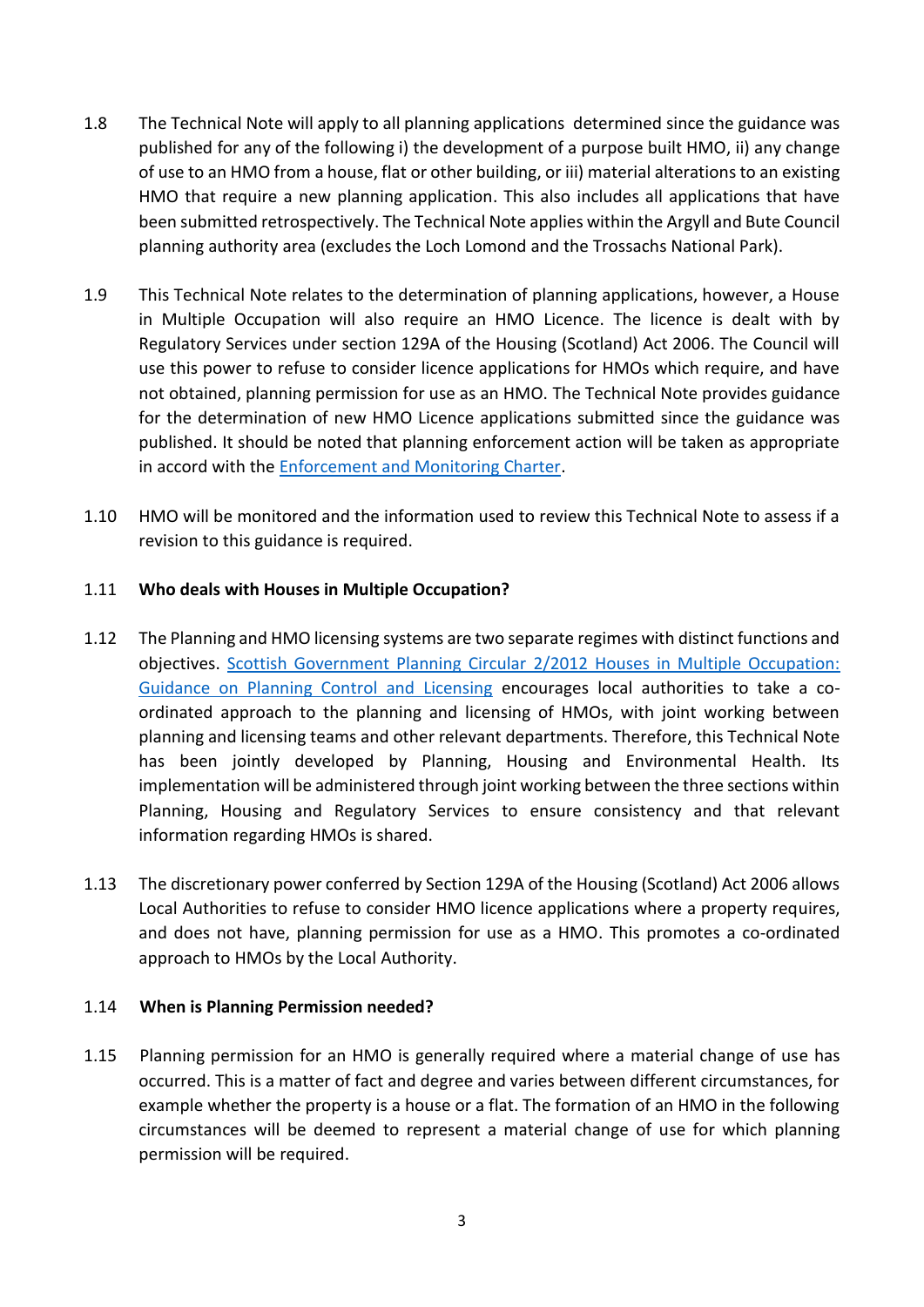**Formation of an HMO in Houses** - The Town and Country Planning (Use Classes) (Scotland) Order 1997 defines a house (Class 9) as being the sole or main residence of a single person, or any number of persons living together as a family, or not more than 5 residents living together as a single household. By encompassing 'households' of less than 6 people, Class 9 includes people living together under arrangements for providing care and support within the community and other groups of people including students, not necessarily related to each other, but who choose to live on a communal basis as a single household.

Where there is an increase in the number of residents, resulting in six or more residents living within a house falling within the definition of an HMO under the Housing (Scotland) Act 2006 a material change of use of the property will be deemed to have taken place and the property will no longer be considered to fall under Class 9 of the Use Classes Order. Planning permission for the formation of an HMO will therefore be required.

**Formation of HMOs in Flats** - The Town and Country Planning (General Permitted Development) (Scotland) Order 1992 defines a flat as a separate and self-contained set of premises whether or not on the same floor and forming part of a building from some other part of which it is divided horizontally. Flats are distinct from houses and are classed as Sui Generis within the Use Classes Order.

In determining the use of a flat as an HMO, it is a matter of fact and degree whether the nature of the use is materially different from that of a family flat. It is considered that 3 or more unrelated people living together in a flat is materially different from family use on account of the more independent lifestyles of occupants which, can have an adverse impact on residential amenity. Planning permission is therefore required where new HMO are to be created in flats that will be occupied by 3 or more unrelated people from 3 or more families as this is considered to constitute a change of use.

**Formation of HMOs in other buildings** - The conversion of hotels and hostels class (Class 7), including hotels and boarding or guest houses; residential institutions (Class 8); or buildings used for any other use to an HMO will require planning permission.

1.16 The flow chart below sets out the differences between planning permission and HMO licence requirements. In either a flat or a house if the owner of an HMO lives there and lets out rooms, or shares with friends, the owner is not counted.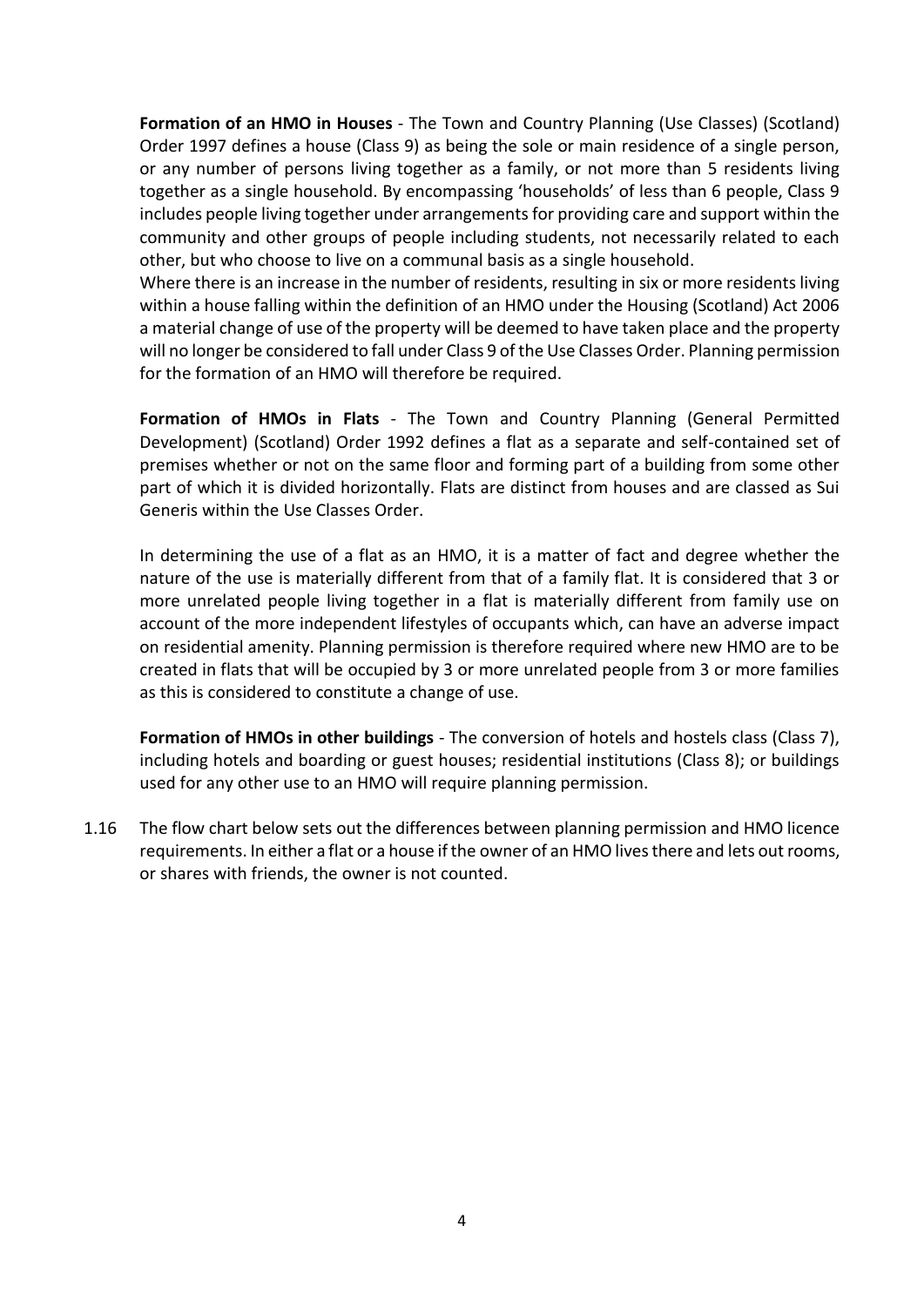

Note: A property that is let may require landlord registration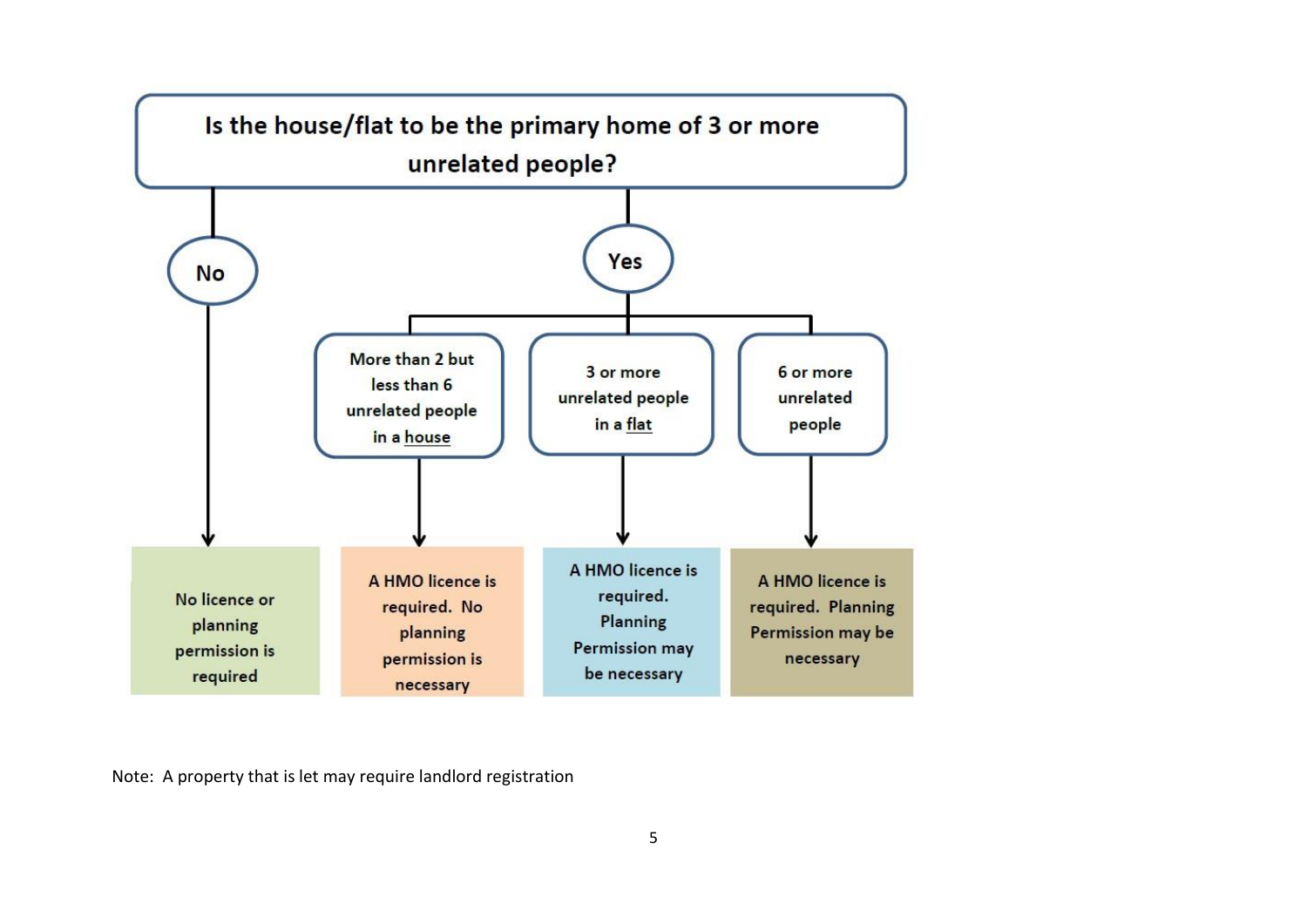#### **2.0 PLANNING GUIDANCE**

#### **2.1 Policy approach to HMO**

2.2 When assessing planning applications for HMO it should be recognised that HMO are an important part of the housing offer in Argyll and Bute but that they can have significant impacts on amenity. Applications must be in accordance with all relevant policies of the Local Development Plan. Listed Building Consent may also be required if any alterations are required to be made to a Listed Building, including in order to meet licensing requirements.

### **HMO 1 – Guiding Principles**

These 4 principles guide the approach to HMO in Argyll and Bute.

- To support the provision of HMO in appropriate locations and at appropriate levels
- To ensure that Houses in Multiple Occupation are of a good quality and continue to be maintained as such;
- To manage the potential amenity impacts, including cumulative, of Houses in Multiple Occupation; and
- To promote a co-ordinated partnership approach to the handling of licencing and planning matters and in dealing with the wider issues related to Houses in Multiple Occupation.

#### **Assessing Planning Applications**

- 2.3 The key consideration for planners is the impact that the proposed change of use to an HMO would have on the residential amenity of the surrounding area. Higher levels of HMOs can lead to a range of cultural, social, physical and economic changes in a community. Such changes can be positive and negative, and may be perceived differently from community to community. A House in Multiple Occupation can intensify the pressure on amenity, particularly communal areas and parking and it can increase the prospect of disturbance and nuisance. Relevant considerations include: parking and road safety; and the management and storage of waste. A decision on the granting of planning permission must only take account of the relevant planning issues and should make no assumptions about the potential behaviour of tenants. Other issues, however, may be assessed through the licensing system.
- 2.4 When assessing the potential impacts of HMOs the following should be considered.
	- Is adequate car parking provided for residents and visitors?

The parking needs for HMO are liable to be higher than for a house or flat and should be assessed based on the number of bed places within the HMO (1 per bed place provided on site). It is preferable to accommodate parking off street. However, on street parking or nearby car parks may be considered where this does not exacerbate existing road safety or parking issues. It is important to consider the cumulative impact of HMO on parking issues.

• Is sufficient cycle parking provided for residents and visitors?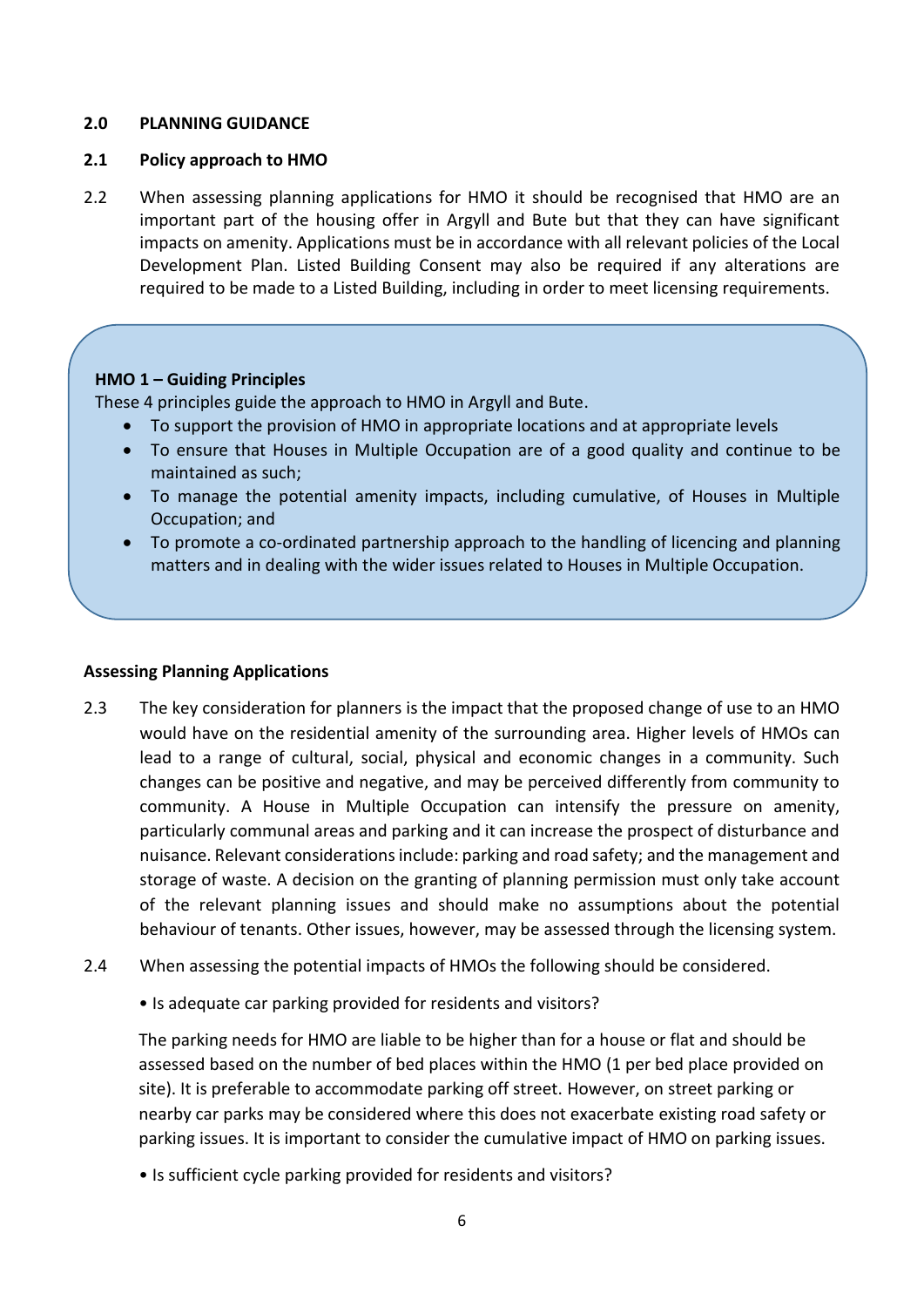The need for cycle parking should be accommodated. This will be a greater issue in flats where space for cycle storage may be more limited. Considering the needs of cycle parking can contribute to green travel planning solutions in the area.

• Is the proposal within walking/cycling distance of social and community facilities?

The nature/type of HMO is relevant. The needs of the HMO occupants to access different facilities should be assessed. Walking and cycling can contribute to green travel planning solutions.

• Is sufficient off-street waste and recycling storage space available?

An HMO is liable to generate a greater level of waste and recycling than a house or flat.

• Is adequate communal outdoor amenity space provided within the site or available nearby?

• Is the infrastructure and servicing sufficient for the HMO requirements?

An HMO may increase the usage of existing infrastructure and services beyond its viable capacity, for example water and sewerage-including private shared systems, or access including unadopted roads.

Are the amenity facilities adequate?

An HMO can increase the population density and pressure on amenity facilities. It is important to also consider the cumulative impact on communal outdoor amenity space where there are a number of HMO.

• Will the proposal have an adverse cumulative effect on any of the above considerations?

Additional HMO within an area may lead to cumulative impacts and therefore existing HMO require to be taken into account in the assessment of cumulative impact.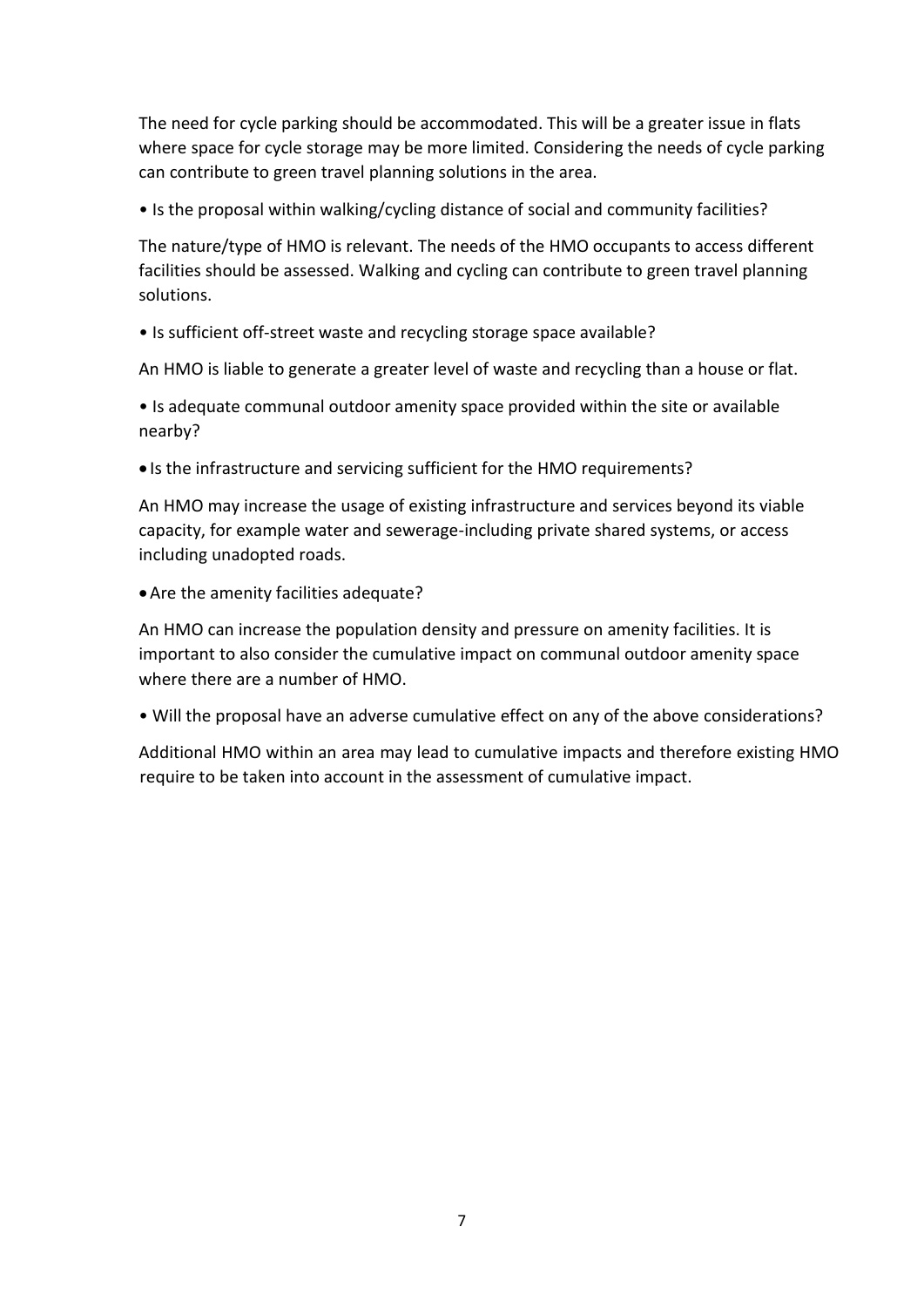### **HMO2 – Assessment of HMO planning applications**

The formation of Houses in Multiple Occupation (HMOs), including new-build and changes of use (but excluding purpose-built student or military personnel accommodation), will be controlled in order to protect residential amenity.

Proposals will only be supported where:

- Negative impact both individually and cumulatively to traffic or pedestrian safety on account of increased parking pressures is avoided; and
- Any additional requirements of the HMO can be met by the existing or proposed infrastructure and servicing regimes.
- Public transport connections, social and community facilities are within close proximity; and
- Negative impact on residential and/or business amenity both individually and cumulatively is avoided. In this regard, each proposal
	- o must not lead to excessive noise and disturbance
	- o will provide adequate in-curtilage waste and recycling storage space and garden ground.
	- $\circ$  will provide adequate off street car parking<sup>1</sup>/cycle parking<sup>2</sup> and must not exacerbate or create parking problems in the local area.

<sup>1</sup>Adequate off street car parking - An identified issue is the potential for increased on street parking related to HMO, which may exacerbate parking issues and have a negative impact on pedestrian safety and community amenity. It is expected in normal circumstances that adequate off-street parking or communal parking should be provided adjacent to the HMO to ensure that vehicles are not parked on the road where they may impede traffic flow or cause a hazard. **The expected car parking standard for an HMO therefore is 1 parking space per bedroom on site provision per HMO. If bedrooms can accommodate more than 2 people then the provision of additional parking may be necessary.** 

A degree of flexibility to reduce the expected standard for HMO parking may be acceptable where:

- 1. The HMO is situated in a Main Town Centre, including the Core Shopping Areas as shown on the Local Development Plan Proposals Maps given public transport links and proximity to services and facilities.
- 2. It can be shown by the applicant that the parking requirement can be met by existing car parks and that the demand for parking in connection with the development will not coincide with the peak demand from the other land uses in the area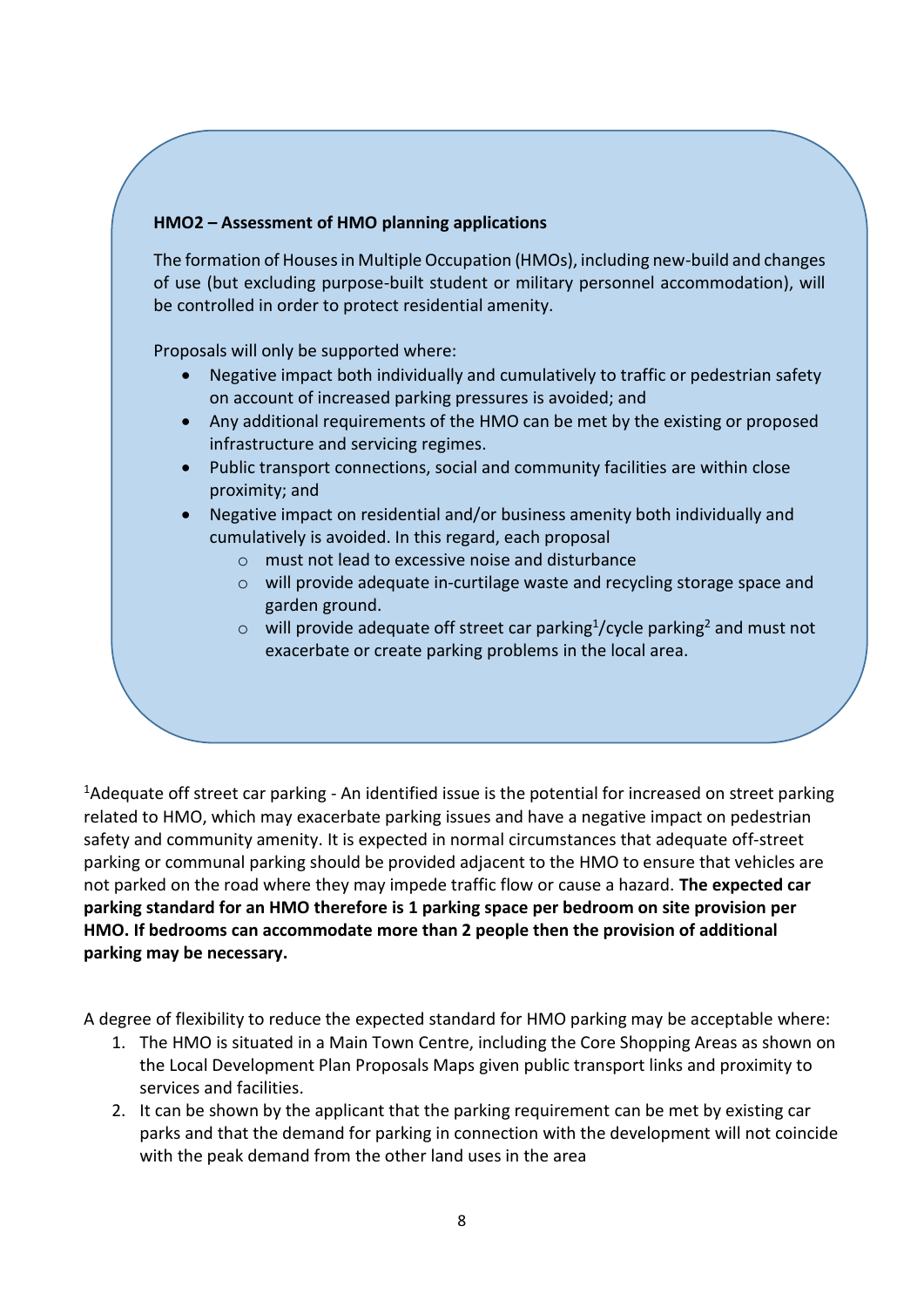- 3. The development is adjacent to, and well served by, good public transport and pedestrian links.
- 4. Environmental considerations are of prime importance e.g. the development is proposed within a Conservation Area.
- 5. There is a need for additional disabled parking to serve the needs of the users of the building.

It should be noted however, that before the parking requirement can be reduced it would have to be shown to the council's satisfaction that the development complies with one or more of the above criteria AND does not give rise to safety or community amenity issues.

<sup>2</sup> Adequate Cycle Parking -1 secure covered space per HMO. None if a garage or secure area is provided within curtilage of the HMO.

### **Overprovision**

- 2.5 On 31st January 2012 new powers were introduced that allow the local authority as the local licensing authority for Houses in Multiple Occupation (HMOs) to refuse to grant an HMO licence where it considers there is overprovision in an area. These new powers were included in the Private Rented Housing (Scotland) Act 2011. Therefore where concentrations of HMOs are considered to be having a negative effect on the amenity of a community, or where it is considered likely that such a situation may arise, planning authorities may adopt policies to manage HMO concentrations. This Technical Note sets out Argyll and Bute Council's policy for managing the concentration of HMOs. A joint approach will be taken to the application of this policy by Environmental Health and Planning.
- 2.6 Argyll and Bute has a wide variety of settlements, with small villages in remote rural settings, rural towns and large towns on the edge of the Glasgow conurbation. Therefore the approach to management of concentrations of HMOs requires to take this variety of circumstance into account in combination with the differing nature of HMOs and range of potential management solutions. This complex situation is best dealt with through a responsive rather than mechanistic approach. This should support the growth of mixed and balanced communities whilst preventing the creation or intensification of high concentrations of HMO in circumstances where the local authority is not satisfied that the impacts can be appropriately managed. HMO2 takes cumulative impact into account but the specific issue of overprovision is addressed through HMO3. It will be important to ascertain from existing monitoring when assessing an application both the current levels and total permitted capacity of licenced HMO in an area and also the number and capacity of proposed HMO.
- 2.7 The following factors will be taken into consideration to assess whether there is overprovision of HMO in an area, i.e. the formation of a cluster of HMO that the local authority consider has a detrimental impact on the amenity of the area which is not offset by mitigating factors.

### **Identifying a cluster**

A cluster is a group of HMO that are close together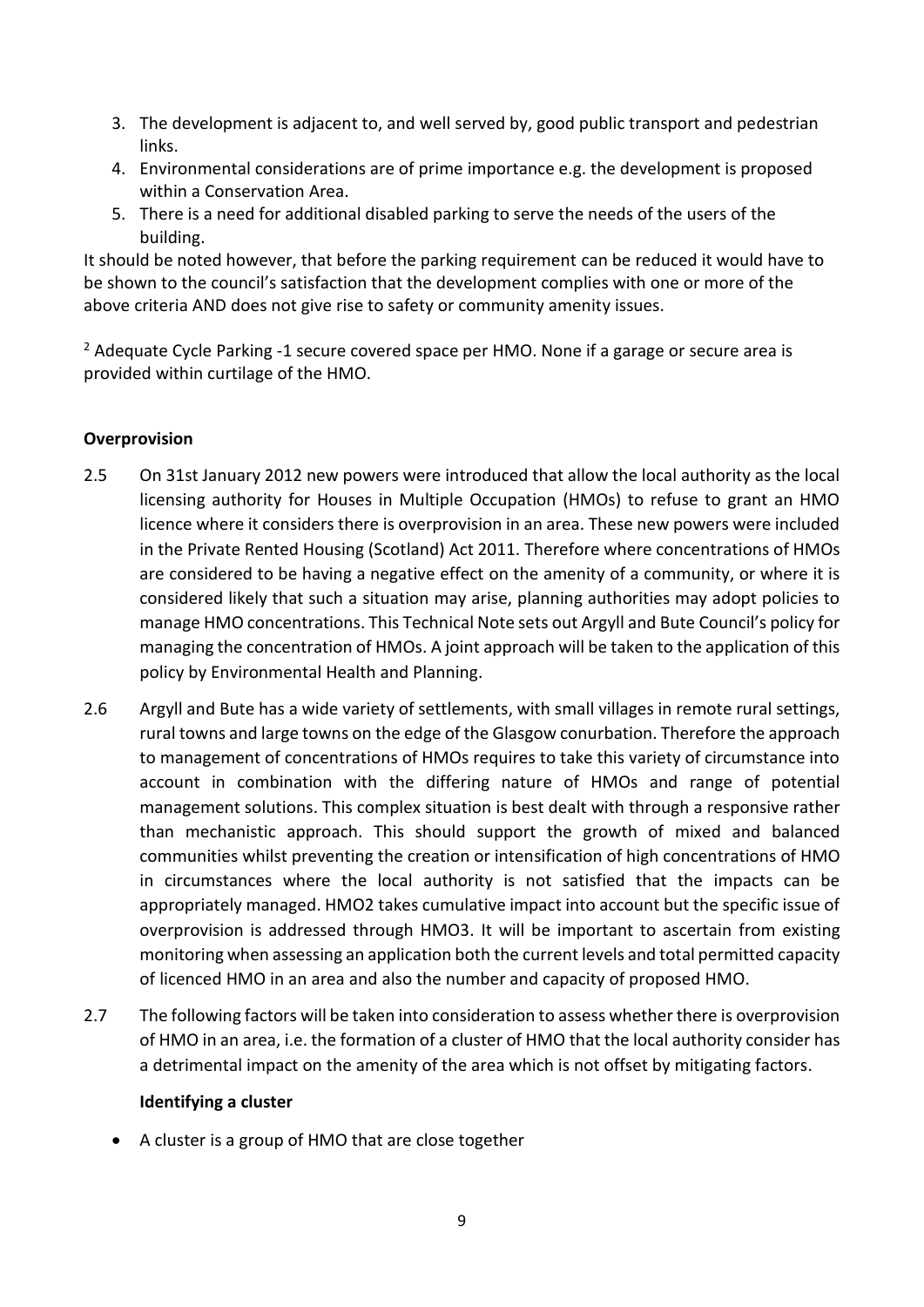- Number, total capacity and location of existing and proposed HMO in the immediate area (assessed on visual and pedestrian accessibility and the nature of the built form)
- Scale, location and nature of the settlement

## **Identifying the impacts of that cluster**

- Number and capacity of existing HMO in the immediate area
- Ability of the locality to absorb HMO –open/communal spaces, parking, density of development
- Availability of public transport, community facilities and services
- The need for housing accommodation in the locality will increasing HMO provision impact on general housing supply.
- The circumstances of the cluster in relation to the locality is it a self-contained cluster or does it isolate or adversely fragment existing residential properties? How does the cluster impact on the character of the area
- Cumulative impacts on the character of the area

## **Consideration of the demand for HMO in the area**

"Any concentration levels set should take account of the demand for HMOs in each area, as well as the need to protect residential amenity." Circular 2/2012

- The extent to which HMO accommodation is required to meet identified housing need for example in the Housing Needs and Demands Assessment.
- The extent to which the HMO accommodation is required to support and has direct linkage with identified Community Planning Partnership projects which have the potential to generate demand for HMO accommodation, in particular the *"Oban as a University Town Project"* set up to promote the Oban area as home to over 800 students and a number of Higher Education campuses, including the Scottish Association for Marine Science (SAMS), Ballet West, and Argyll College UHI, which along with SAMS is a partner of the University of the Highlands and Islands; and the Maritime Change Project in the Helensburgh and Lomond area, which will see £1.3bn invested over the next 10 years at Faslane and Coulport and will result in another 1,700 military personnel being based in the area.

### **Consideration of mitigating factors**

 The mechanisms to mitigate adverse impacts of the HMO e.g. provision of parking, travel plans, appropriate maintenance arrangements are in place for any external spaces / garden ground associated with the HMO, provision of additional services and facilities.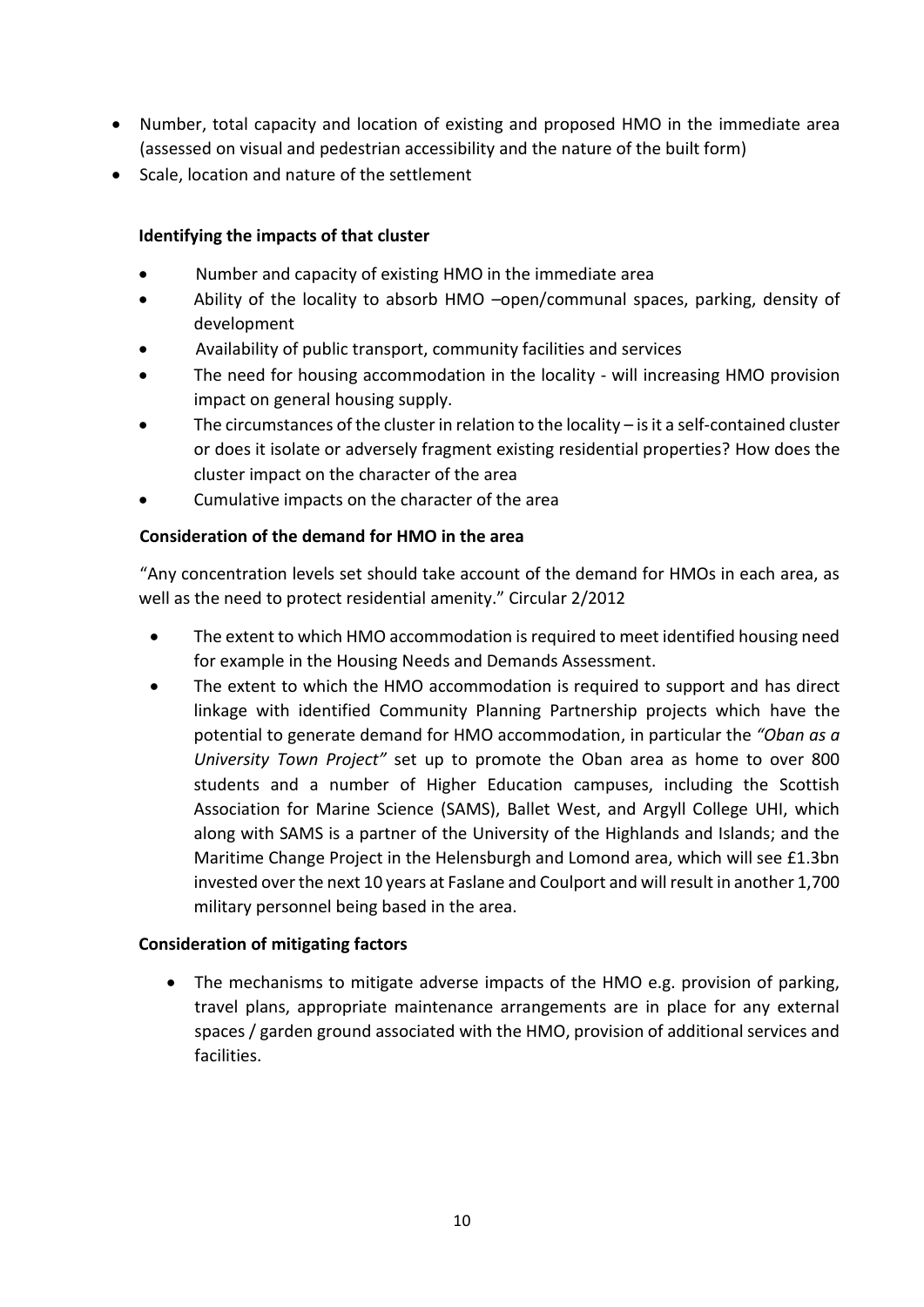#### **HMO 3 - Overprovision**

First time applications for HMO, **regardless of the need for planning permission**, that are judged by the Local Authority to result in overprovision i.e. the formation of a cluster of HMO that the local authority considers has a detrimental impact on the amenity of the area and/or on social and community facilities and which is not offset by mitigating factors, will be refused.

This does not apply to purpose built student accommodation\*.

\* Note : The reason **purpose-built** student accommodation should not be counted towards HMO concentration levels is because these do not have the same effect on community amenity as do high concentrations of HMOs within existing housing stock..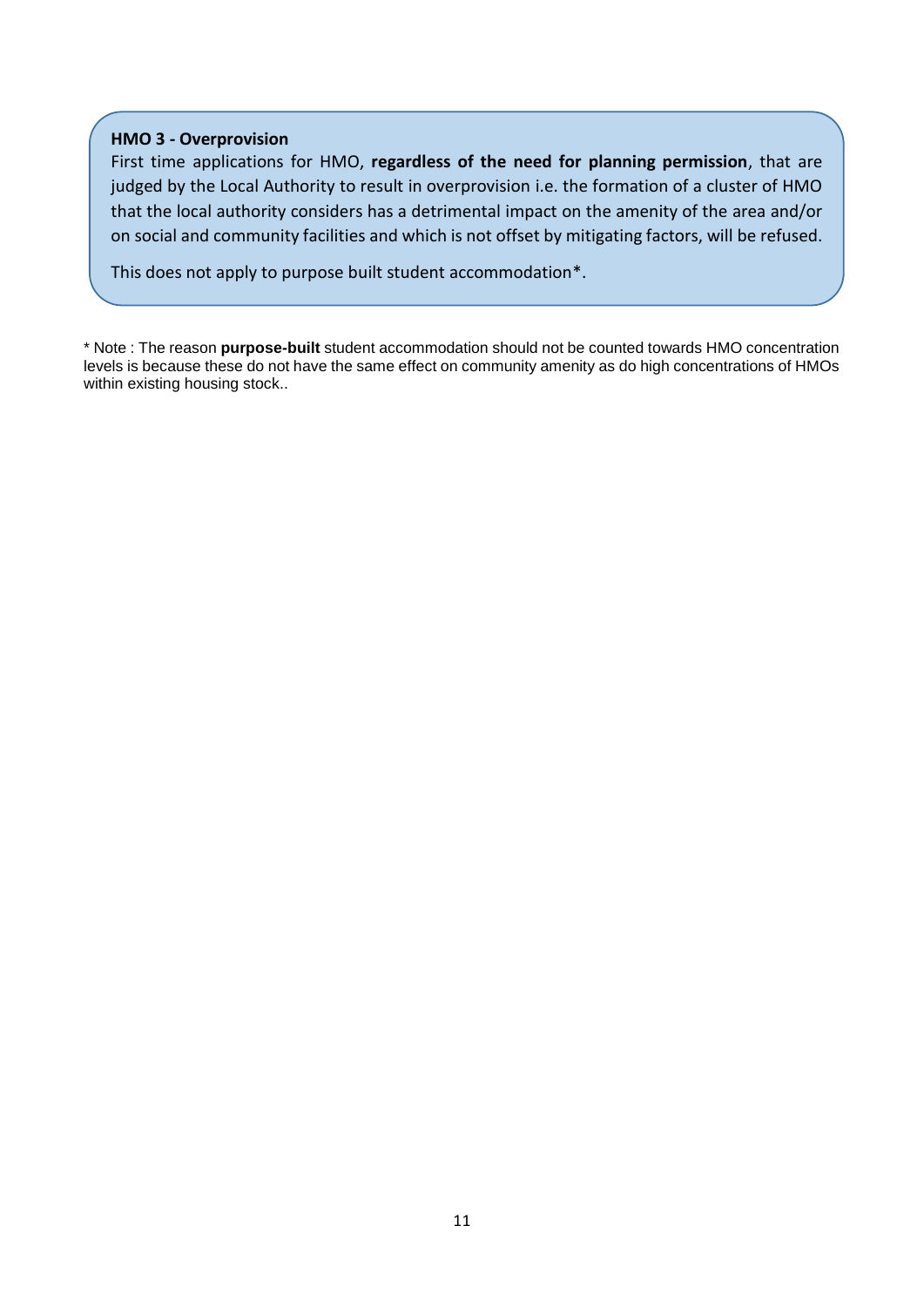### **3.0 LICENSING**

## **3.1 What Conditions Apply to Licensing of HMOs?**

- 3.2 The licensing of HMOs operates under the Housing (Scotland) Act 2006, Part 5, which came into effect in August 2011. The purpose of HMO licensing is to ensure that accommodation is safe, well managed and of good quality.
- 3.3 A licence may be granted for any period up to 3 years. It is a criminal offence to operate an HMO without a licence. The licensing of HMOs throughout Argyll and Bute is the responsibility of Environmental Health which sits within Planning, Housing and Regulatory Services, but other services contribute to the assessment (see Table 1 below).
- 3.4 Before granting a licence the local authority must be satisfied that:
	- the owner and any manager of the property is fit and proper to hold a licence;
	- the property meets required physical standards and provision of amenities;
	- the property meets the required fire safety standards;
	- there is effective day to day management arrangements in place; and
	- that it is suitable for use as an HMO or could be made so by including conditions in the licence.

The local authority can also include any other conditions to the granting of a licence as deemed appropriate. Therefore in order to ensure the varying aspects are dealt with in a coordinated manner Argyll and Bute Council will:

- refuse to consider licence applications for HMOs which require, and have not obtained, planning permission for use as an HMO or where there is a failure to comply with a condition or limitation of an existing planning permission;
- consider whether there is an overprovision of HMOs in any particular locality before granting a licence (see HMO 3).
- 3.5 A "house" in the context of an HMO licence includes any part of a building occupied as a separate dwelling and therefore covers flats, bedsits and houses. Licensing provides that a house/flat is classed as a HMO if it is the only or principal residence of 3 or more unrelated persons or 3 or more families.
- 3.6 Detailed information on making a House in Multiple occupation licence application are available at [https://www.argyll-bute.gov.uk/sites/default/files/hmo-gn-](https://www.argyll-bute.gov.uk/sites/default/files/hmo-gn-1_guidance_note_competion_of_application_hmo_licence.pdf)1 guidance note competion of application hmo licence.pdf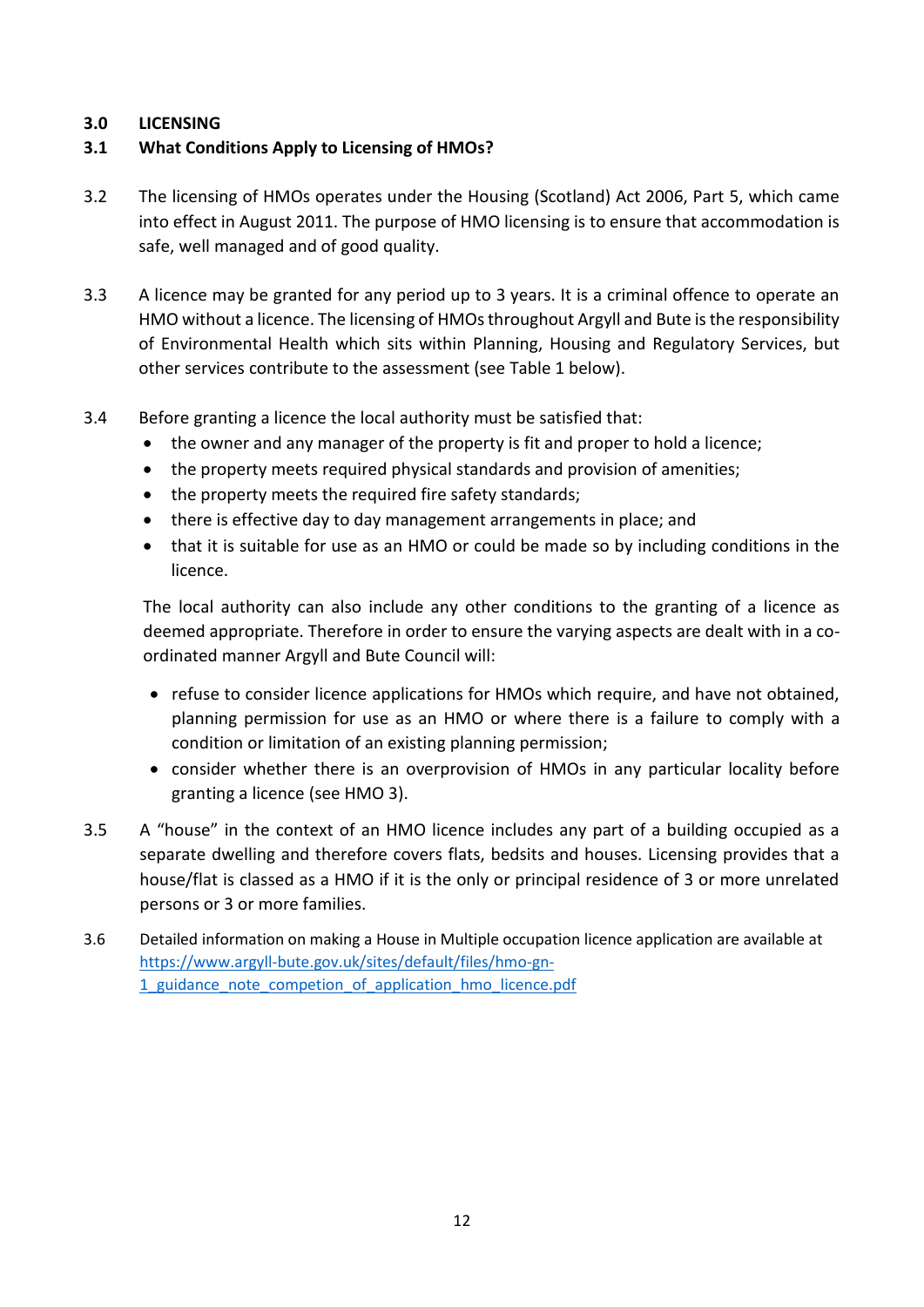| Table 1 : Who is responsible for each duty considered for an HMO licence |                                                                           |
|--------------------------------------------------------------------------|---------------------------------------------------------------------------|
| Who                                                                      | What they consider                                                        |
| Argyll and Bute Council -                                                | Heating, space & lighting                                                 |
| <b>Environmental Health</b>                                              | <b>Electrical safety</b>                                                  |
|                                                                          | Cooking & sanitary facilities<br>٠                                        |
|                                                                          | Water supply and drainage                                                 |
|                                                                          | General standards or repair maintenance<br>٠                              |
| Argyll and Bute Council -                                                | Approved use of the property<br>$\bullet$                                 |
| <b>Building Standards</b>                                                | Structural fire precautions and means of escape and related               |
|                                                                          | matters                                                                   |
| Argyll and Bute Council -                                                | Whether the property has/requires to have planning<br>$\bullet$           |
| Planning                                                                 | permission to be a HMO                                                    |
|                                                                          | Overprovision - jointly considered with Environmental                     |
|                                                                          | Health                                                                    |
| Scottish Fire and Rescue                                                 | Fire risk assessments                                                     |
|                                                                          | Means of detection and warning                                            |
|                                                                          | Means of escape and fighting fire<br>$\bullet$                            |
|                                                                          | Formulation of an emergency plan                                          |
| Argyll and Bute Council -                                                | "Fit and proper person" test for landlord (and agents acting<br>$\bullet$ |
| Environmental Health in                                                  | on behalf of landlords). All relevant information on the                  |
| partnership with Police                                                  | applicant and third party agent is taken into account. In                 |
| Scotland                                                                 | particular, they must consider evidence of:                               |
|                                                                          | Offences involving fraud, dishonesty or drugs<br>$\circ$                  |
|                                                                          | Unlawful discrimination<br>$\Omega$                                       |
|                                                                          | Breaches of law relating to housing and letting<br>$\circ$                |
|                                                                          | Failure to act in relation to anti-social behaviour<br>$\bigcap$          |
|                                                                          | Overprovision - jointly considered with Planning                          |

- 3.6 Licences for Houses in Multiple Occupation are always subject to conditions. Guidance on these conditions and general information on how to apply for a licence is available at: <https://www.argyll-bute.gov.uk/licences/house-multiple-occupancy-licence>
- 3.7 The Scottish Government has issued statutory guidance to local authorities on licensing of houses in multiple occupation under the Housing (Scotland) Act 2006, part 5 and is available here[:https://www.gov.scot/binaries/content/documents/govscot/publications/advice-and](https://www.gov.scot/binaries/content/documents/govscot/publications/advice-and-guidance/2012/02/licensing-multiple-occupied-housing-statutory-guidance-for-scottish-local-authorities/documents/6c2552b1-27c9-4a9d-b130-9253bfcd9613/6c2552b1-27c9-4a9d-b130-9253bfcd9613/govscot%3Adocument)[guidance/2012/02/licensing-multiple-occupied-housing-statutory-guidance-for-scottish](https://www.gov.scot/binaries/content/documents/govscot/publications/advice-and-guidance/2012/02/licensing-multiple-occupied-housing-statutory-guidance-for-scottish-local-authorities/documents/6c2552b1-27c9-4a9d-b130-9253bfcd9613/6c2552b1-27c9-4a9d-b130-9253bfcd9613/govscot%3Adocument)[local-authorities/documents/6c2552b1-27c9-4a9d-b130-9253bfcd9613/6c2552b1-27c9-](https://www.gov.scot/binaries/content/documents/govscot/publications/advice-and-guidance/2012/02/licensing-multiple-occupied-housing-statutory-guidance-for-scottish-local-authorities/documents/6c2552b1-27c9-4a9d-b130-9253bfcd9613/6c2552b1-27c9-4a9d-b130-9253bfcd9613/govscot%3Adocument) [4a9d-b130-9253bfcd9613/govscot%3Adocument](https://www.gov.scot/binaries/content/documents/govscot/publications/advice-and-guidance/2012/02/licensing-multiple-occupied-housing-statutory-guidance-for-scottish-local-authorities/documents/6c2552b1-27c9-4a9d-b130-9253bfcd9613/6c2552b1-27c9-4a9d-b130-9253bfcd9613/govscot%3Adocument).
- **3.8 What are the Responsibilities of Owners and Landlords?**
- 3.9 There are a range of legal duties and responsibilities which must be adhered to by HMO owners, landlords and tenants. If those responsibilities are not carried out, action can be taken through enforcement powers.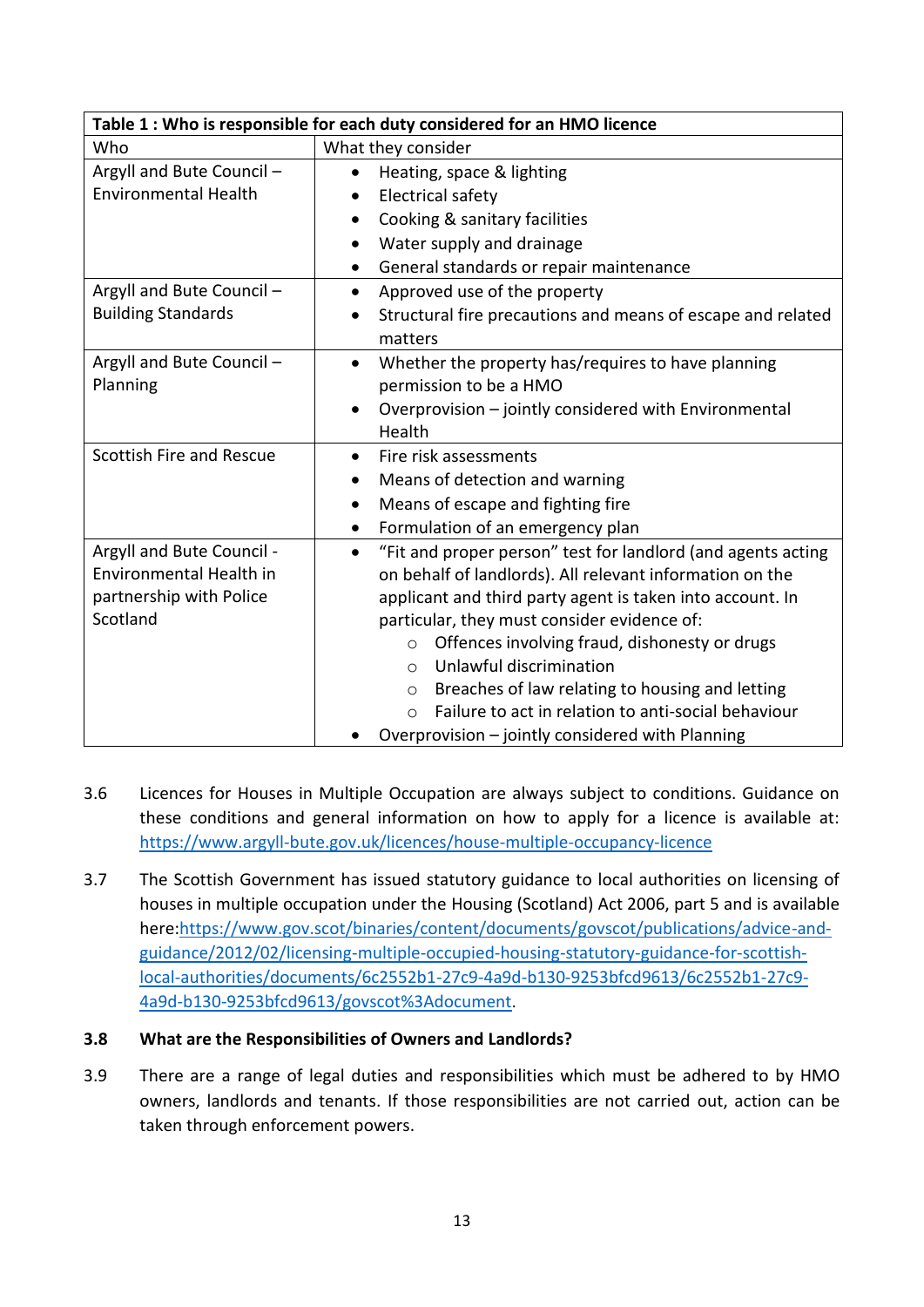3.10 Argyll and Bute Council has policies and approaches in place to manage complaints related to HMOs. This includes issues related to anti-social behaviour which fall under the Argyll and Bute Community Safety Strategy 2016-2020 available:

<https://www.argyll-bute.gov.uk/community-life-and-leisure/antisocial-behaviour>

There is also Scottish Government information on HMOs and private renting is available through their website:<https://rentingscotland.org/>

## **3.11 The Private Rented Sector (Scotland) Act 2011**

3.12 Under this Act, local authorities have a number of powers in relation to HMOs. This includes taking action against poor landlords and supporting good management in private rented housing. Information on HMOs is available on the Council's website: [https://www.argyll](https://www.argyll-bute.gov.uk/licences/house-multiple-occupancy-licence)[bute.gov.uk/licences/house-multiple-occupancy-licence](https://www.argyll-bute.gov.uk/licences/house-multiple-occupancy-licence)

### **3.13 Houses in Multiple Occupation in Argyll and Bute**

- 3.14 There is an expectation by the Scottish Government that local authorities ensure that there is an adequate supply of HMOs to meet demand and therefore, there is a small, yet, significant proportion of HMO accommodation throughout Argyll and Bute.
- 3.15 There are currently 46 HMOs (November, 2018) in Argyll and Bute. 16 of these are licensed for less than 6 occupants. The majority of HMOs are used as staff or student accommodation.
- 3.16 Argyll and Bute's Housing Need and Demand Assessment reported an increase in HMOs in the period from 2008 to 2015 which was mainly due to an increase in the numbers of licences issued for flats or houses let as a whole.
- 3.17 Whilst the overall numbers of HMOs are currently not particularly high within Argyll and Bute there are concentrations developing that may present issues, for example within Taynuilt linked to Ballet West. There is also the potential for more significant growth in the near future in relation to the development of Oban as a University Town and the Maritime Change Project in the Helensburgh and Lomond area.

### **3.18 Specialist HMO accommodation**

3.19 Some HMOs are for specialist use such as temporary homeless accommodation. In 2018 of the 46 HMOs in Argyll and Bute, 1 HMO is used by the Council's Housing Services to provide temporary homeless accommodation, 1 is used as a Women's Aid Hostel and 12 premises are operated by a Housing Association or similar to provide accommodation which may also be supported accommodation.

### **3.20 Appeals**

3.21 An HMO applicant has the right to appeal to the Sheriff if an HMO licence application is refused or if granted, the applicant can appeal against any conditions attached to the granting of a licence. The HMO applicant must first exhaust any appeals process with Argyll and Bute Council before lodging an appeal with the Sheriff within 28 days of the local authority's final determination being made. The decision of the Sheriff can be further appealed to the Sheriff Principal within 28 days of the Sheriff's decision